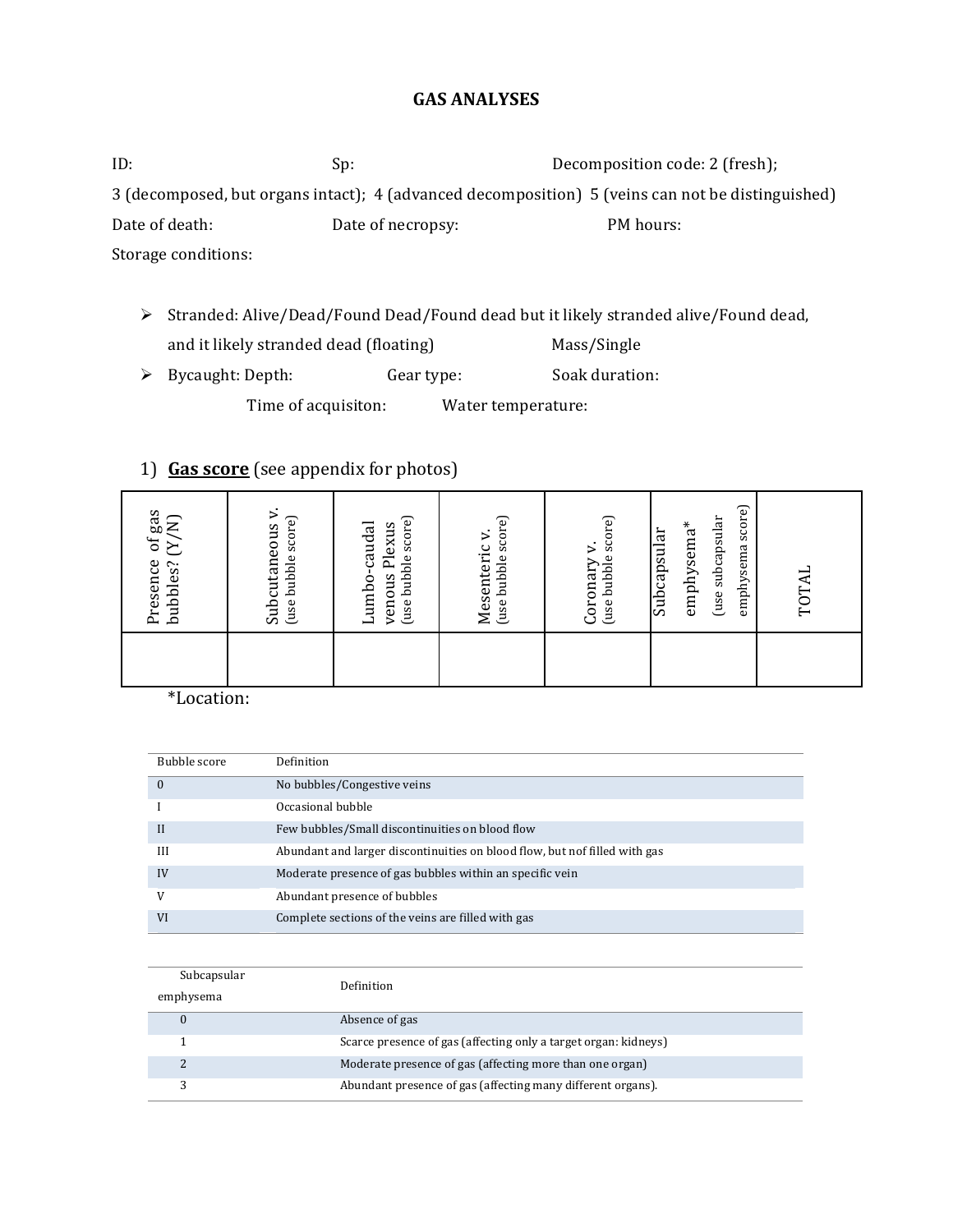### **Gas sampling**

- $\geq$  3 BLANKS minimum.
- $\triangleright$  INTESTINE (use vacutainers with adapters): duodenal/ medial/ rectal
- $\triangleright$  BUBBLES OR EMPHYSEMA FROM ABDOMINAL CAVITY (use syringes):

| Localization: | Vol (mL):   | Method: |
|---------------|-------------|---------|
| Comments:     |             |         |
| Localization: | Vol (mL):   | Method: |
| Comments:     |             |         |
| Localization: | Vol(mL):    | Method: |
| Comments:     |             |         |
| Localization: | Vol (mL):   | Method: |
| Comments:     |             |         |
| Localization: | Vol (mL):   | Method: |
| Comments:     |             |         |
| Localization: | $Vol(mL)$ : | Method: |
| Comments:     |             |         |
| Localization: | $Vol(mL)$ : | Method: |
| Comments:     |             |         |
| Localization: | Vol (mL):   | Method: |
|               |             |         |

- Comments:
	- $\triangleright$  BUBBLES FROM CORONARY VEINS (open a small window in the pericardial sac, use syringes for sampling):

| Localization: | Vol(mL): | Method: |
|---------------|----------|---------|
| Comments:     |          |         |
| Localization: | Vol(mL): | Method: |
| Comments:     |          |         |
| Localization: | Vol(mL): | Method: |
|               |          |         |

Comments:

- $\triangleright$  GAS FROM HEART AND LARGE VESSELS (use aspirometer if fresh, label the sample with the volume and number of tube):
- *-* R.!Ventricle:
- *-* L.!Ventricle:
- *-* Aorta:
- **-** Pulmonary trunk:
- $\triangleright$  SINUSES: (use vacutainers with adapters): right/ left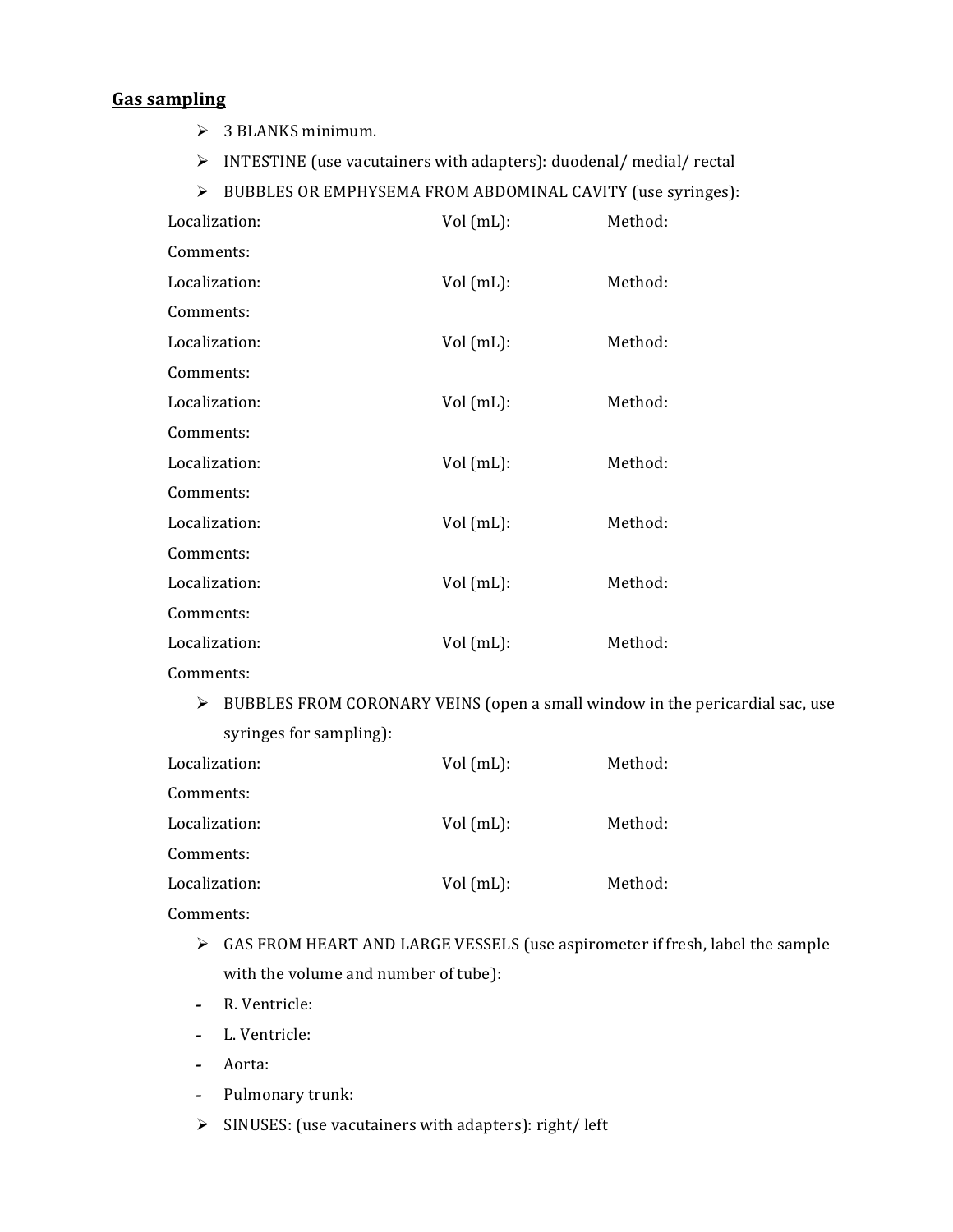APPENDIX: Photos illustrating the different gas scores in rabbits as an example

Gas score 0



### Gas score 1





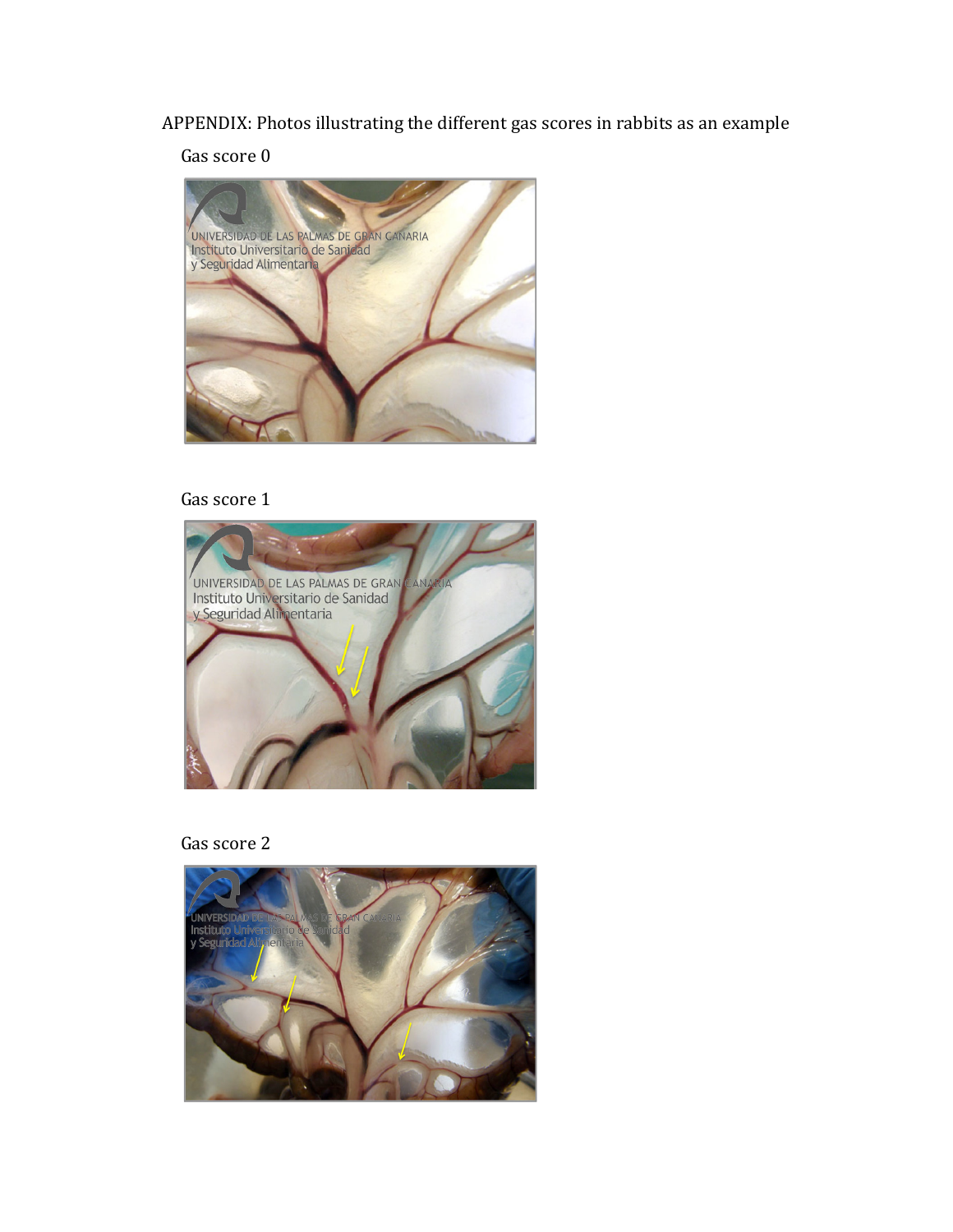# Gas score 3



### Gas score 4



Gas score 5